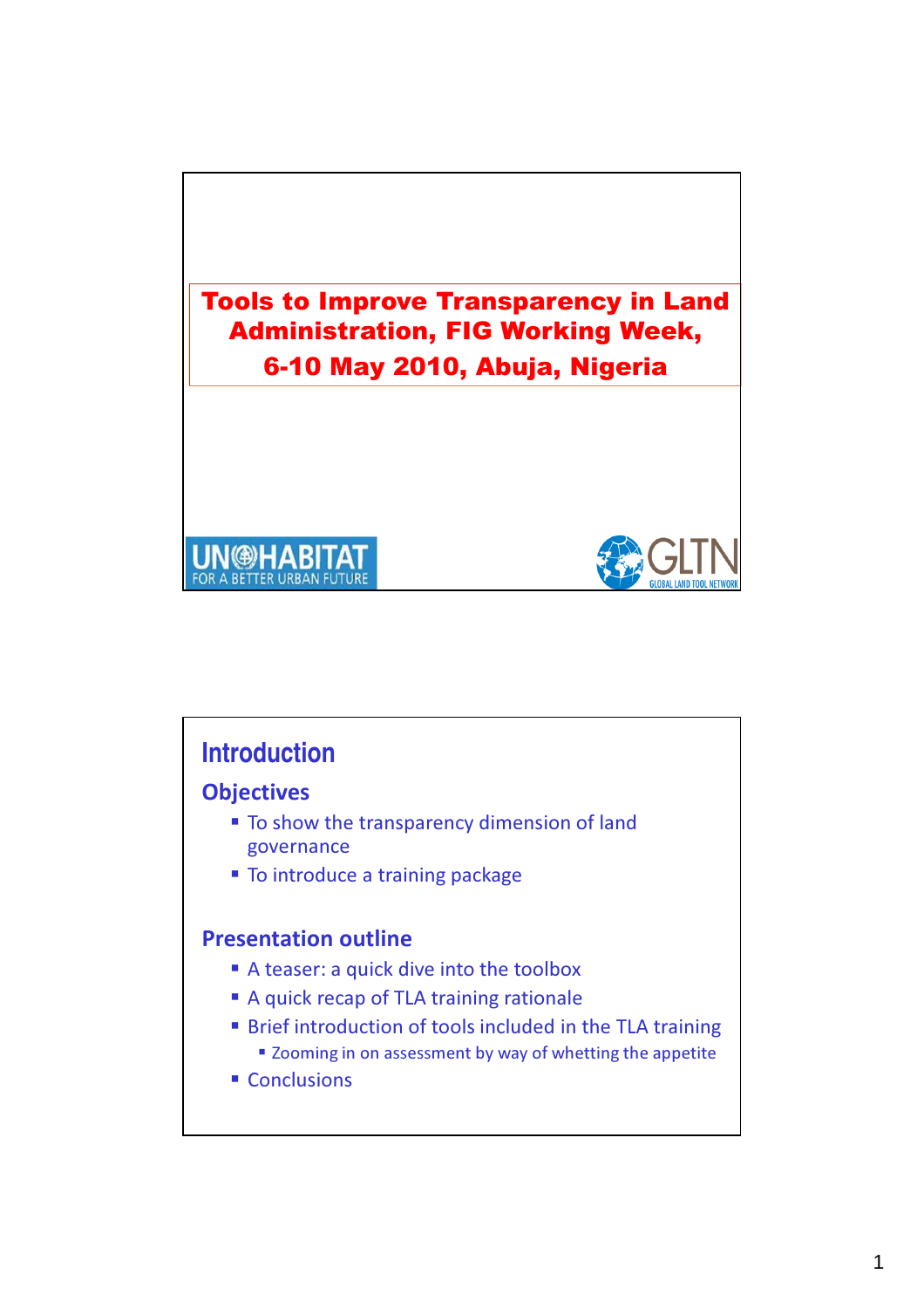

## Opening question: is it possible to tackle corruption?



If we have the ability to send a satellite to the moon, why is it so difficult to send all corrupt officials to prison?

Wu Mingifa, a farmer from Xichang, China. The country launched its lunar probe on October 24. Time Magazine, 25 October 2007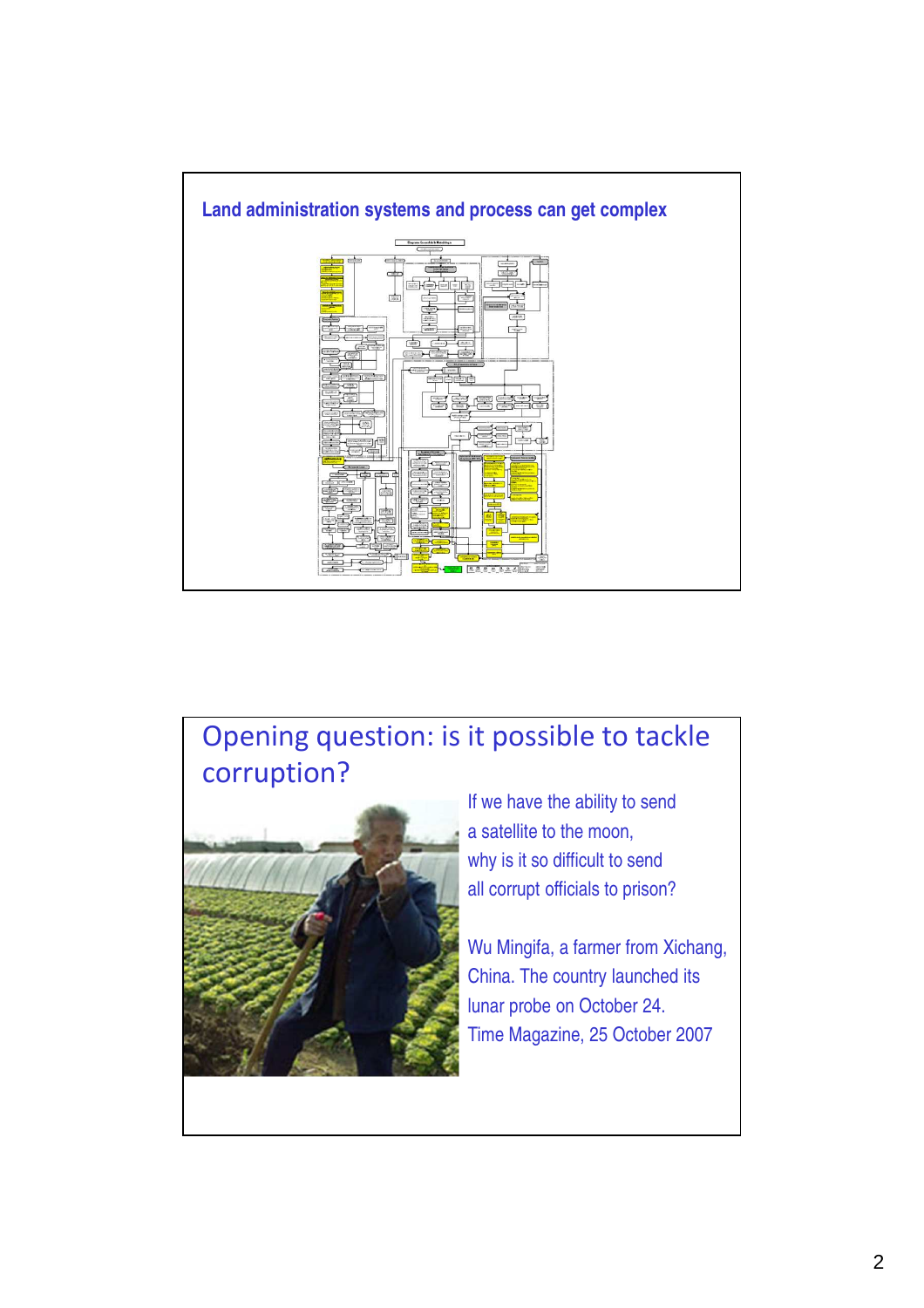#### The magnitude of the problem

Findings from a TI survey in 2009 suggest that the government bodies which oversee the land sector are one of the public entities most plagued by service-level bribery. Similar to other sectors affected by bribery, the findings show that lower income groups are often more affected.

While one out of every two respondents in high income countries said corruption in land management was a serious problem, nearly four out of every five people in low income countries shared the same concern.

## **Corruption**

### **Definition**

Corruption is the misuse of entrusted power for private gain.  $C = (M+D-A)/E$  where C stands for corruption, M for monopoly power, D for discretion by officials, A for accountability and E for Ethical ambience

Corruption thrives when and where transparency is missing

#### Broad classes of corruption

- State Capture/Grand/political corruption
- Petty/bureaucratic/administrative corruption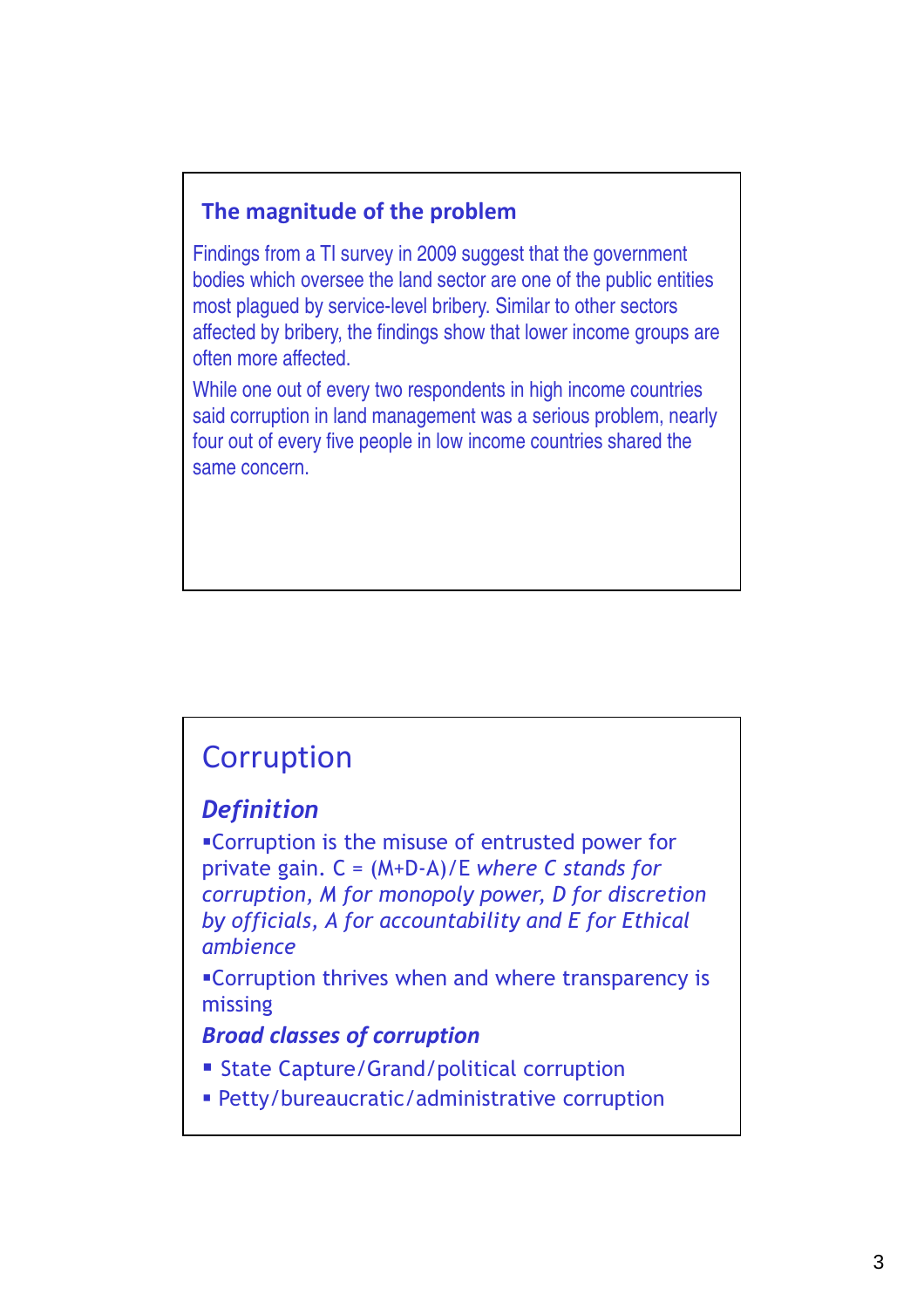

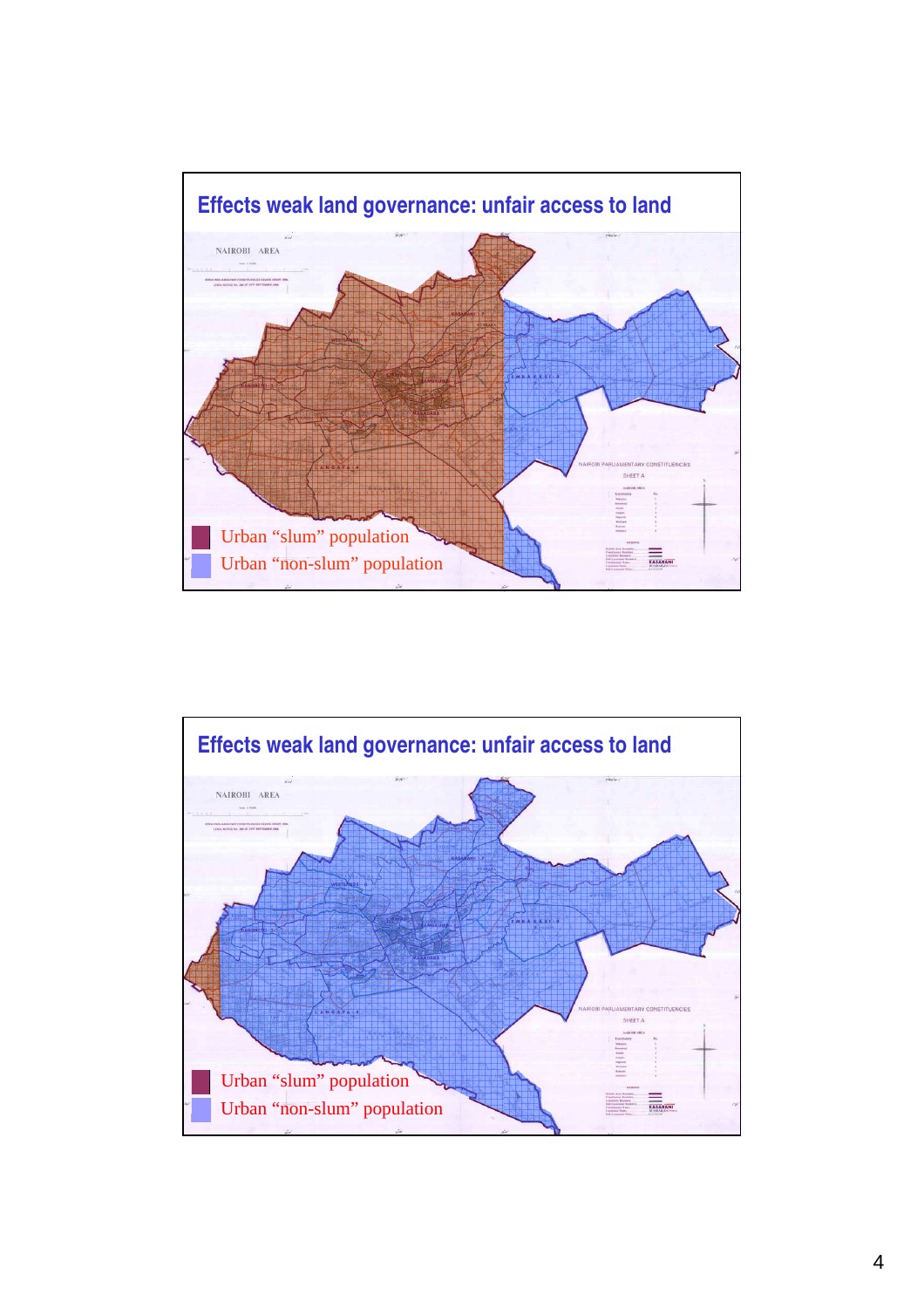# **What should be made transparent?**

- **Policy, laws, regulations, charters, codes, rules**, etc should be publicly available; Statutory instruments that govern LA should be comprehensible including **LEGAL LITERACY**
- **Structural transparency: organizational set-ups, tiers of** decision making
- **Processes and procedures:** provide info leaflets, checklists, guides, forms, etc that specify the steps, time required to complete processes, means of access including routes of appeal, etc
- **Facilities and offices:** should be open to the public; periodic tours and open houses should be held periodically

## What should be made transparent?

**Functional transparency:** info brochures and directories that help figure out who does what? Who is responsible for what? Who processes applications? Who makes decisions? are vitally important

#### Data / information

- Avail understandable and accessible input data/operating information collected, processed, and acted upon (land rights allocated, converted, leased, titled; value of land; use of land; tax rates, etc )
- **Incomplete, outdated, or poorly organized data creates** uncertainty and risk for both the land agency and users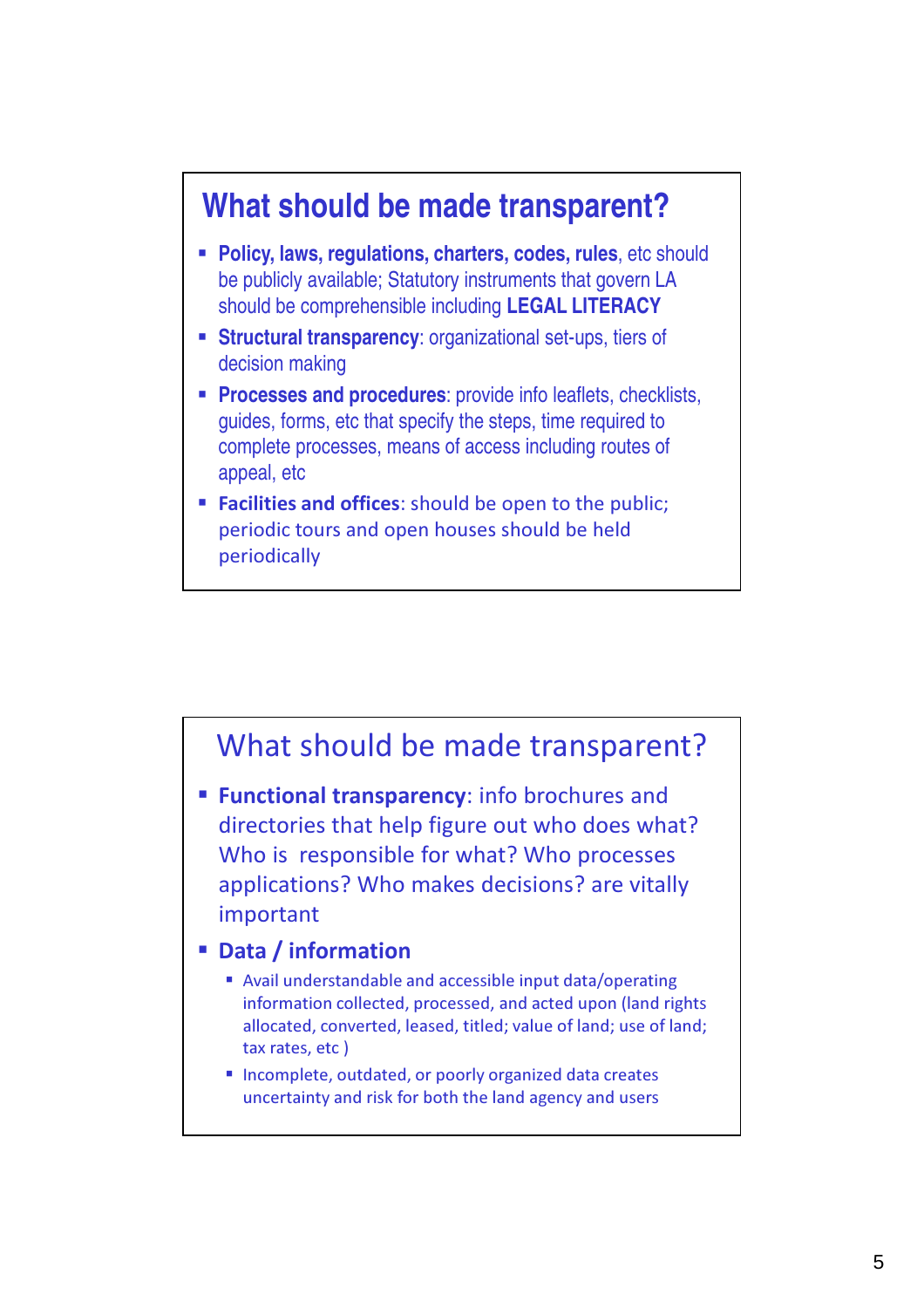

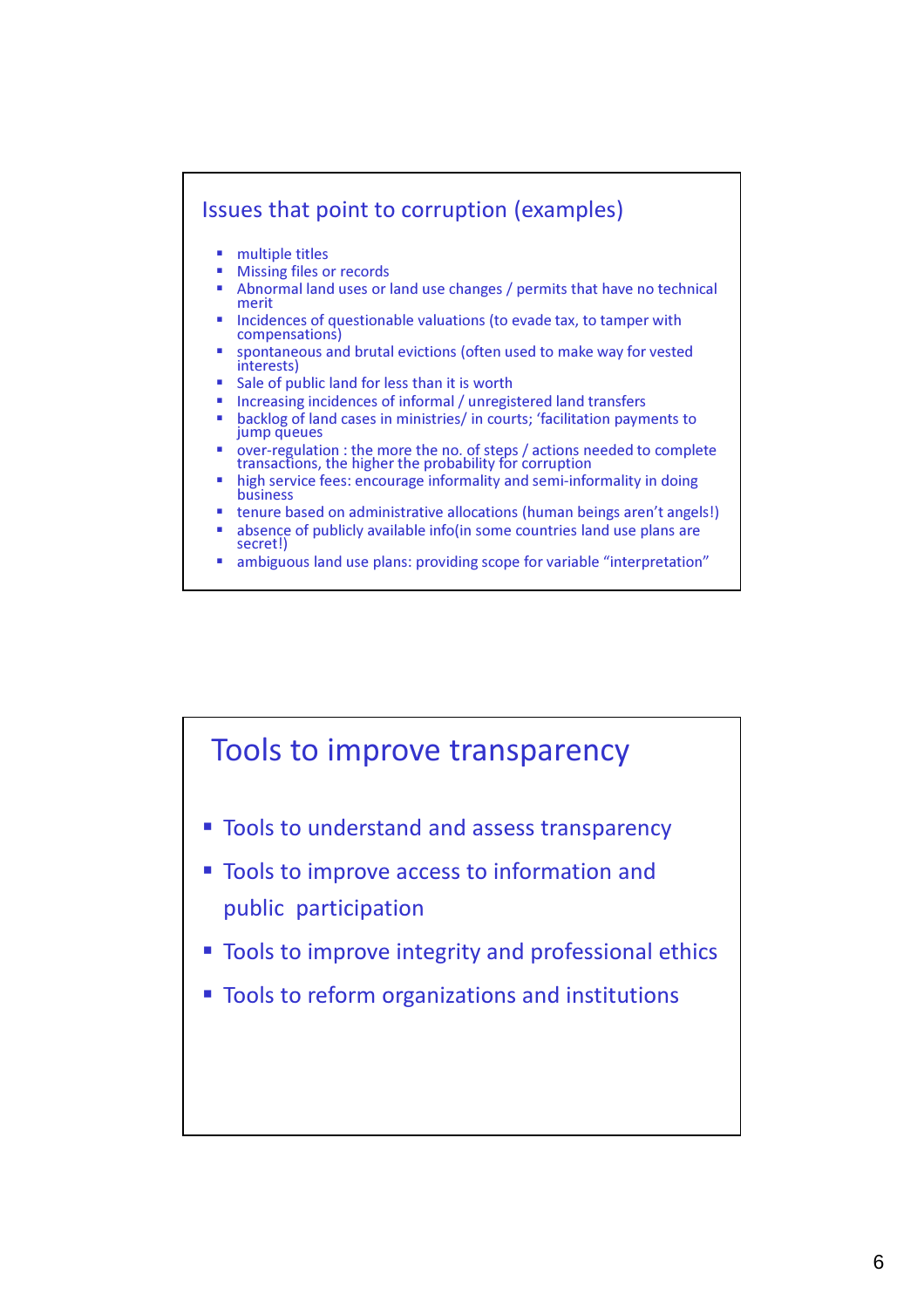## Assessment - why?

- Not to determine whether or not corruption exists;
	- **There is no institution that is perceived to be totally free from** corruption;
	- Corruption has some common characteristics. For example, it occurs in all countries regardless of the level of social and economic development.
- To determine the extent and level corruption including whether it is systemic or episodic; where it occurs and how; why; what forms it takes; whether it is petty or grand; its cost implications;
- To determine whether or not anti-corruption strategies, programs and institutions are in place and functioning

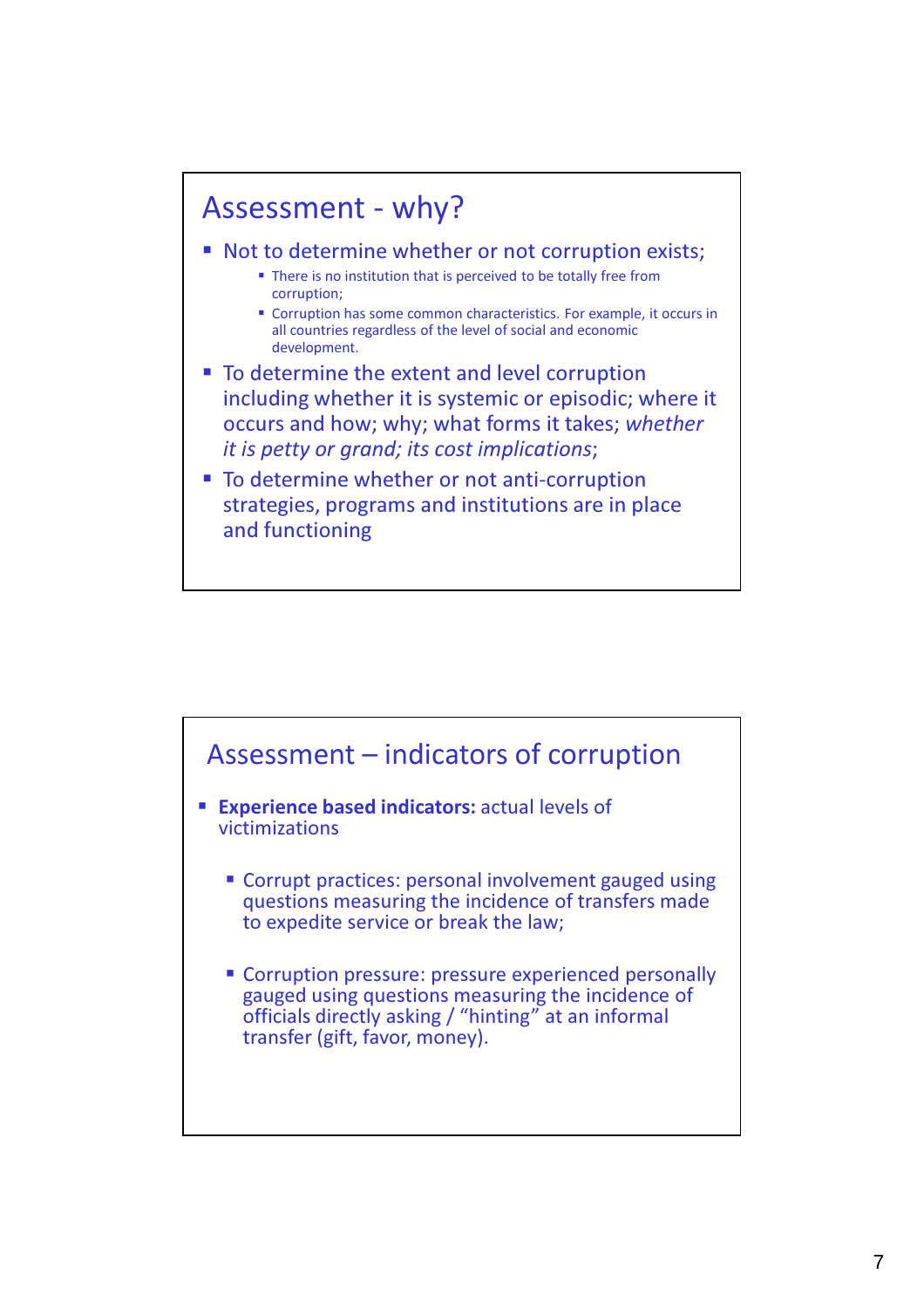## Assessment – indicators of corruption

- Perception based indicators: perceptions about corruption in society
	- **Tolerance of corrupt practices:** questions that probe whether specific practices (bribe, conflict of interest, trading in influence, etc.) are acceptable for certain officials
	- **Perceived spread of corruption:** questions about perceived levels of corruption and its "effectiveness" in getting things done.
	- Expectations relating to the ability and resolve of government to deal with corruption.
- System (vulnerability) indicators
	- Questions that probe whether or not anti-corruption strategies, programs, etc are in place and being practiced.



- In the past 12 months have you or anyone living in your household paid a bribe in any form to each of the following institutions/organisations?
- $\blacksquare$  How serious do you think is in this country the problem of bribes being paid to land authorities to obtain favourable decisions in selling, buying, leasing, inheriting and registering land, or in land tax declaration, or in handling land disputes?
- How serious do you think the problem of grand or political corruption in land matters is in this country?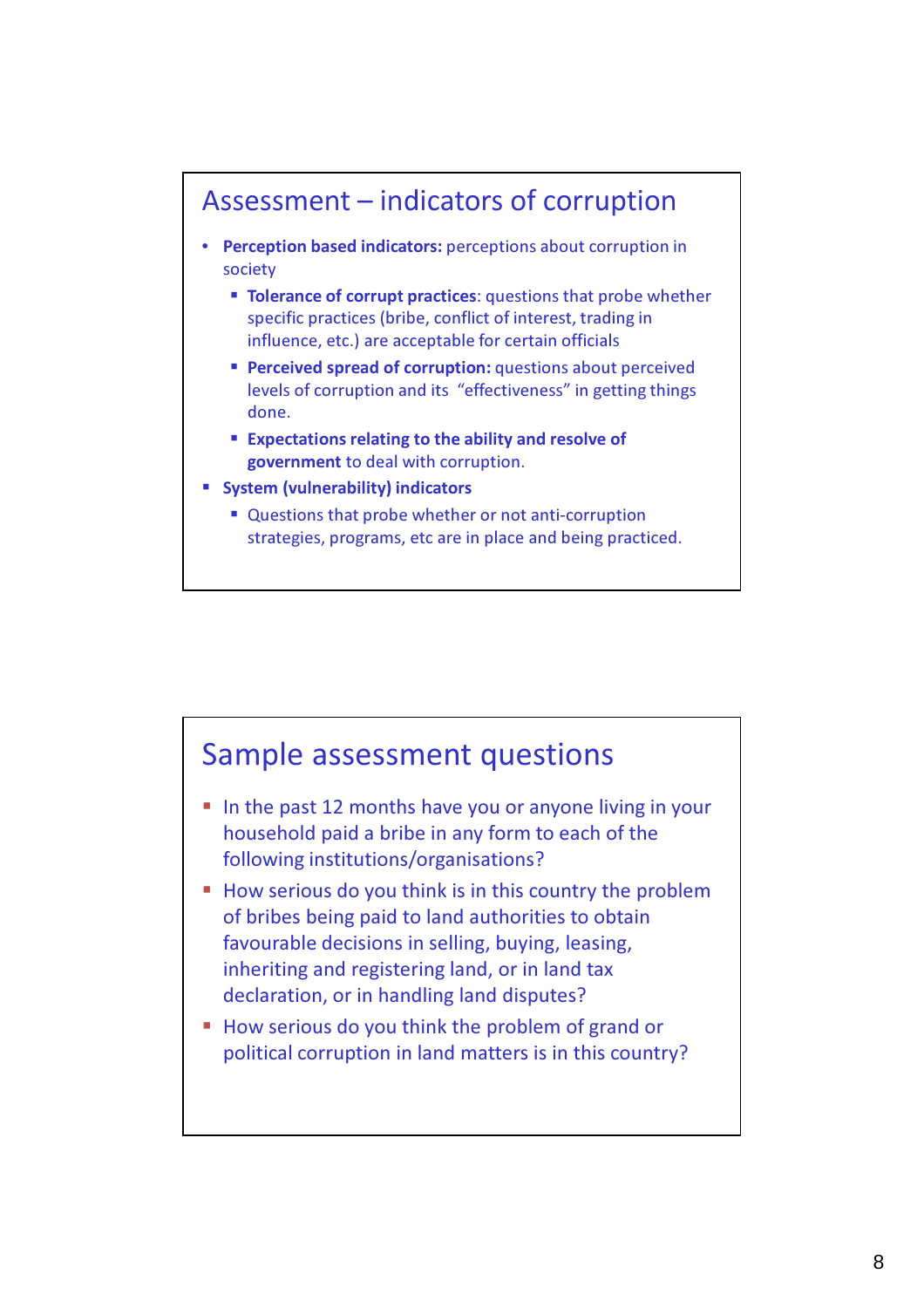## Assessment tools

Surveys are the tools typically employed

- **Take many different names:** 
	- citizens report cards
	- vulnerability assessment
	- **Land governance assessment framework**
	- rapid anti-corruption assessment
	- customer satisfaction surveys
	- **service delivery surveys**

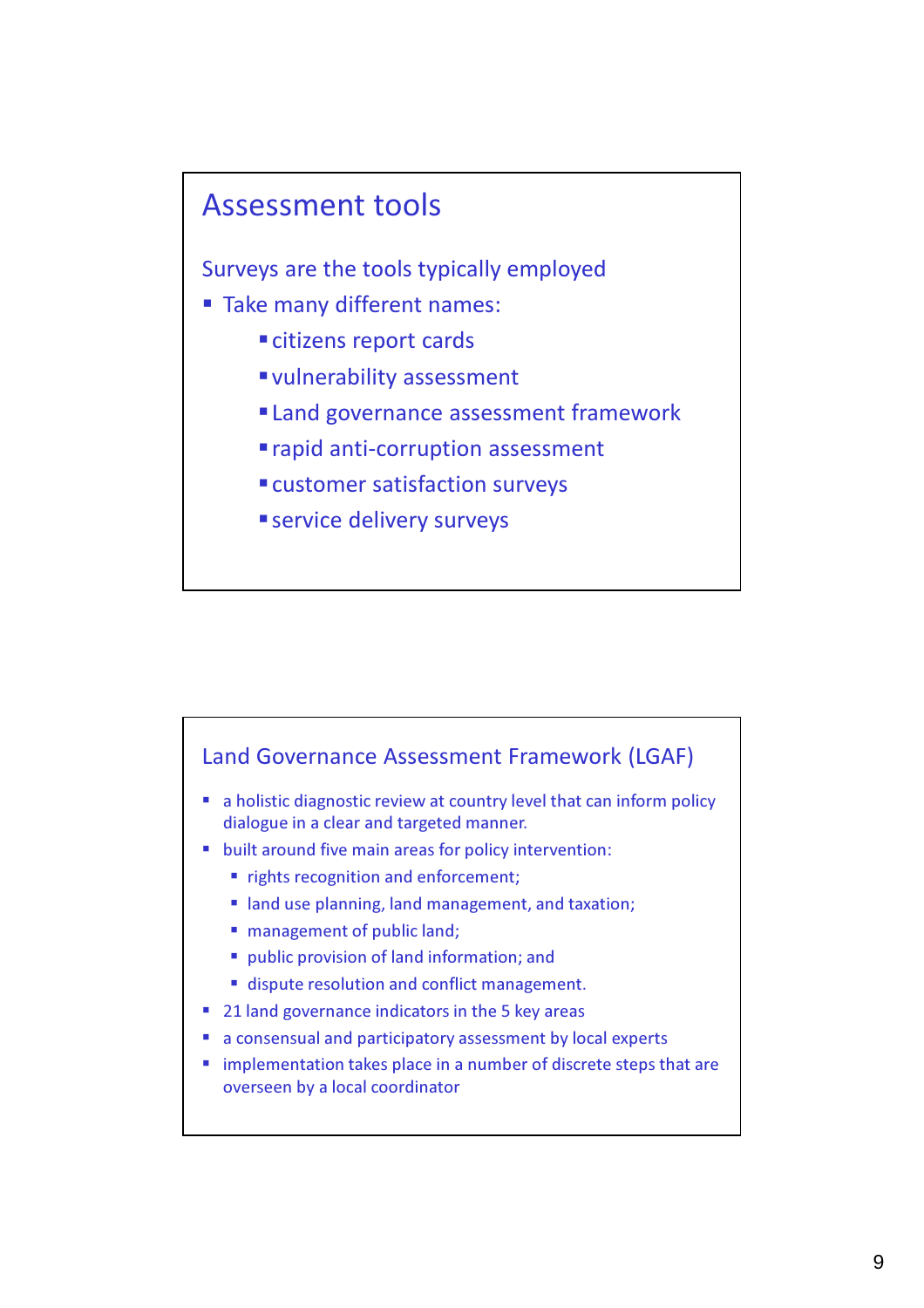

- Usual format is HH survey (other clusters: businesses, civil society, public service, etc);
	- Quantitative sample surveys or qualitative interviews (e.g., with focus groups)
- Typical statistical methods (e.g., samples) and data processing tools used (e.g., Access, SPSS)
	- Typical findings: e.g., % of people are highly, moderately dissatisfied with the land registry)
- **Surveys gauge quality of services provided, help** identify reasons why citizen like and use some services and not others, assess demand for new services (e.g., web based land services)



- **FICULT 5 FOCUS ON INSTITUTIONAL EXAMPLE 2018** FOCUS **on individuals)** and clearly communicate this objective
- Don't overstep the assessment mark / don't encroach the turf of law enforcement and clearly communicate this objective
- Secure political clearance
- Where possible secure assessment mandate and legitimacy (e.g., NGOs routinely do citizens report cards / satisfaction surveys)
	- Watchdog status
	- **Internal oversight**
	- research
- **Ensure confidentiality and anonymity**
- **Make assessment non-threatening**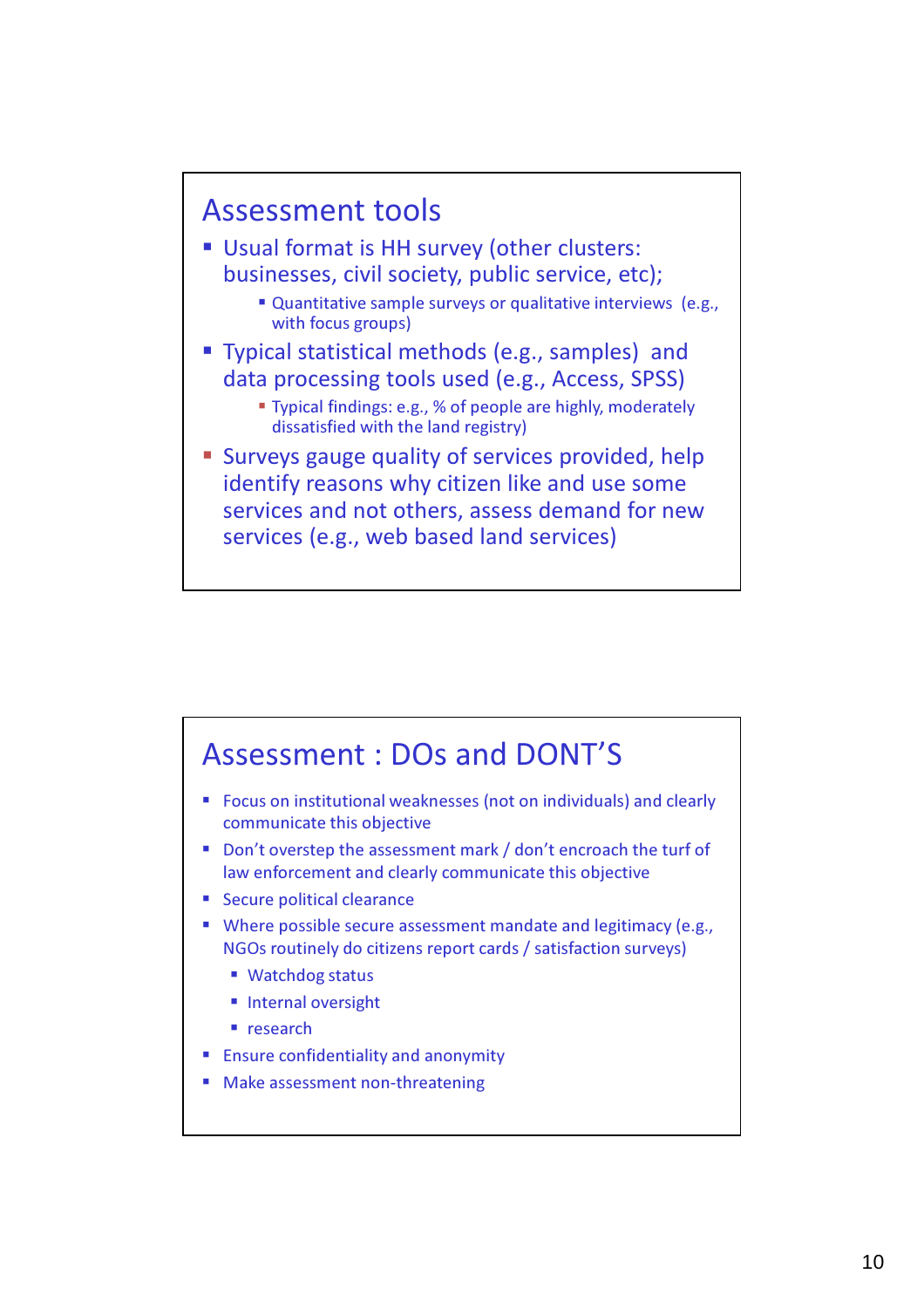

overvalue evidence

## Access to information and public participation

- The tools under this are anchored in the rights-based concept.
- The right element of transparency recognizes people's right to receive information and to participate in decisions affecting their lives. Hence, tools to improve access to information and public participation.

#### Various types of tools:

- **Legal tools:** 
	- **Information Law (e.g., Right to Information Act)**
- **Technological tools:** 
	- **Computerization,**
	- **Example 1** Land Information Management Systems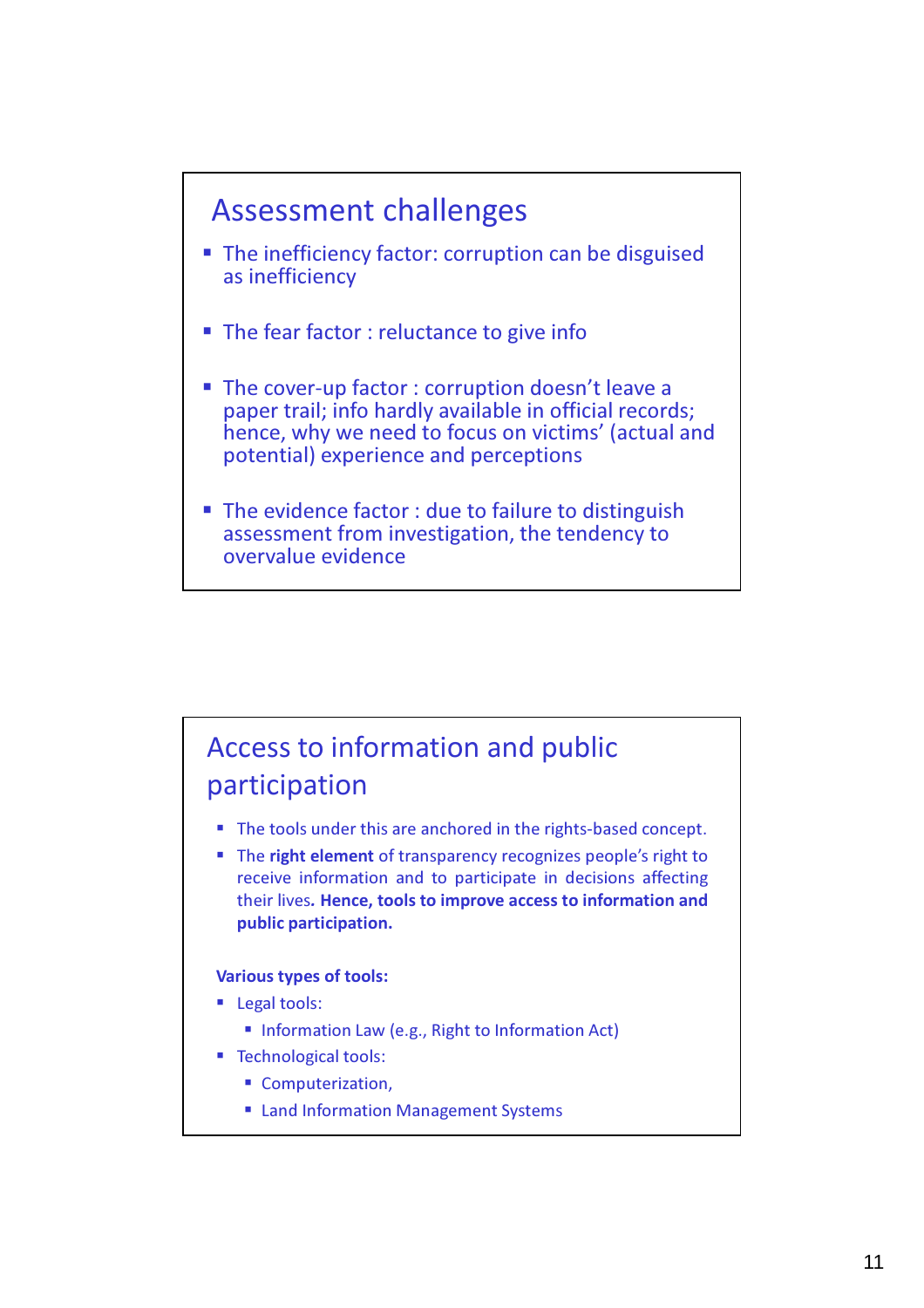## Access to information and public participation

- **Formal mass communication tools** 
	- Media publications (e.g., draft land policy)
- **Informal administrative tools** 
	- Publication of minutes of official meetings
	- **Town halls (Land use planning department officials** meeting residents of an area slated for rezoning)
	- Public sessions on important community issues (e.g. mass evictions, compulsory acquisition, etc)

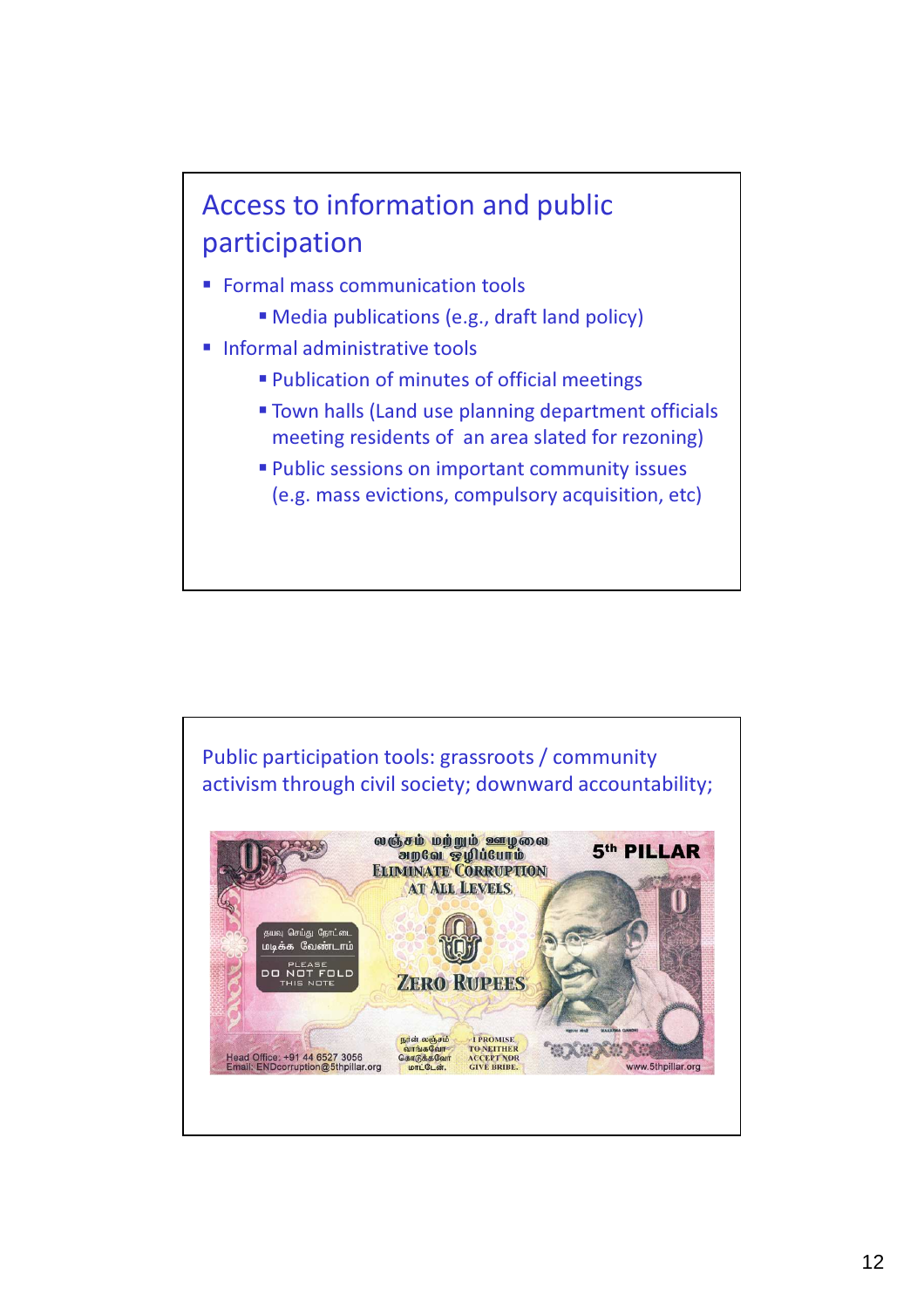### Tools to improve professional ethics and integrity

- The target here is the individual involved in land administration.
	- **Public servants**
	- **Professional bodies**
	- **Private sector operators (surveyors, lawyers,** valuation experts, etc)
- Tools to empower, enable and protect individuals
	- **Ethics training**
	- Codes of conduct/ codes of professional ethics
	- **Conflict of interest law**
	- Whistleblower protection

## Organizational and institutional reform: Two dimensions

- Two types of interventions : service delivery oriented and / or malpractice oriented
- Two targets
	- Institutions: the humanly devised constraints that structure human interactions. They are made up of formal constraints (rules, laws, constitutions), informal constraints (norms of behavior, conventions and self-imposed codes of conduct) and their enforcement characteristics.
	- **Organizations (people, facilities, systems and** processes)

•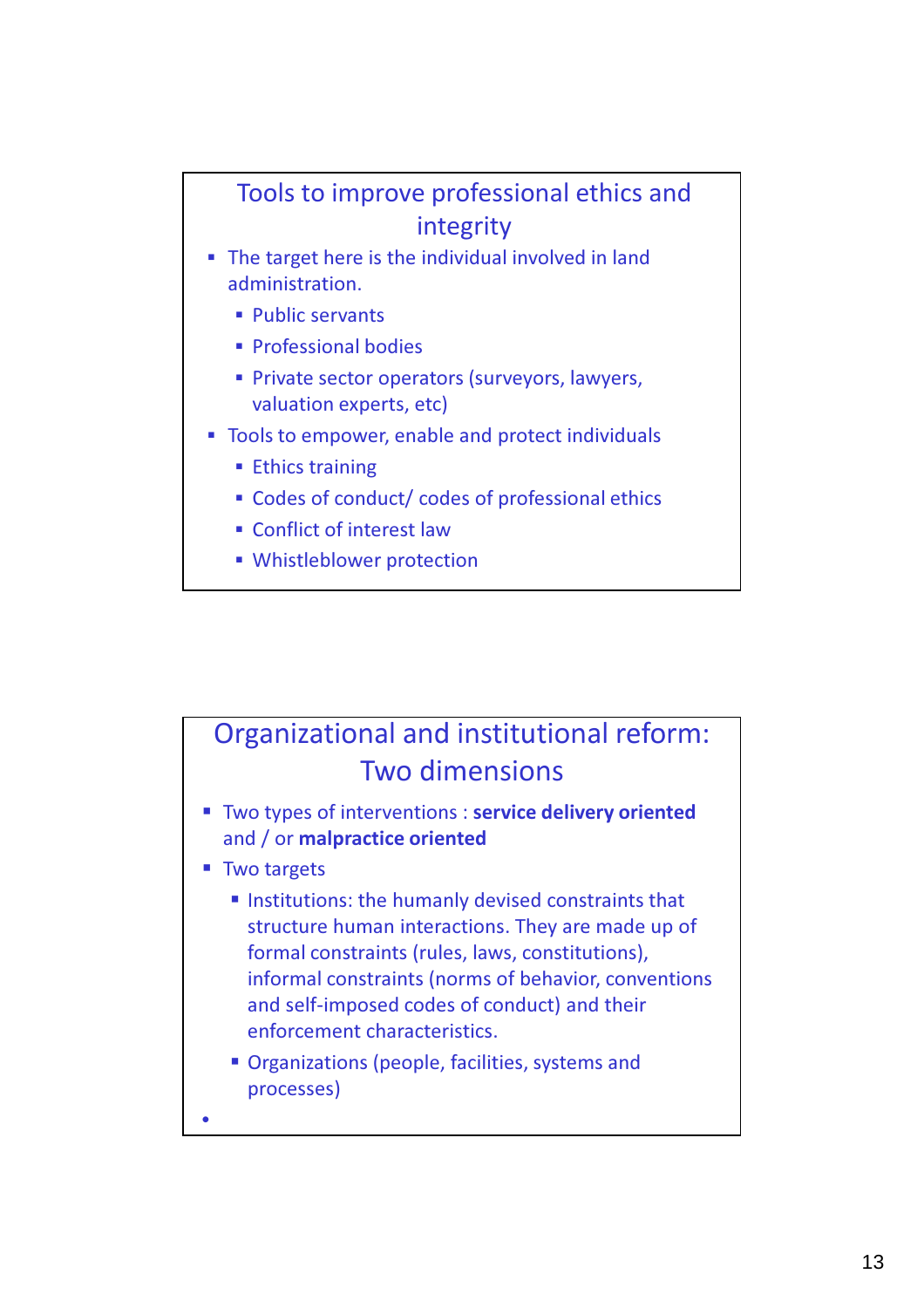### Organizational/institutional reform: service delivery oriented

- One-stop shop / one-window services
	- **Provision of several services from one place / window reduces** red-tape and opportunities for corruption
- Customer service charters
- **Front office / helpdesk** 
	- First office encountered by public (where to go? how to obtain info? advices on problems) and facilitates access to services
- **Transparent service provision (e.g., open office** plans, banking halls, etc)
- **Quality management systems**

## Organizational / institutional reform: malpractice-oriented

- **An oversight system** 
	- Internal/external independent audit / oversight that provides second opinion on operations, performance
- A functional complaints handling system (formal and informal)
	- **Administrative mechanisms**
	- Ombudsman
- **Independent anti-corruption watchdogs**